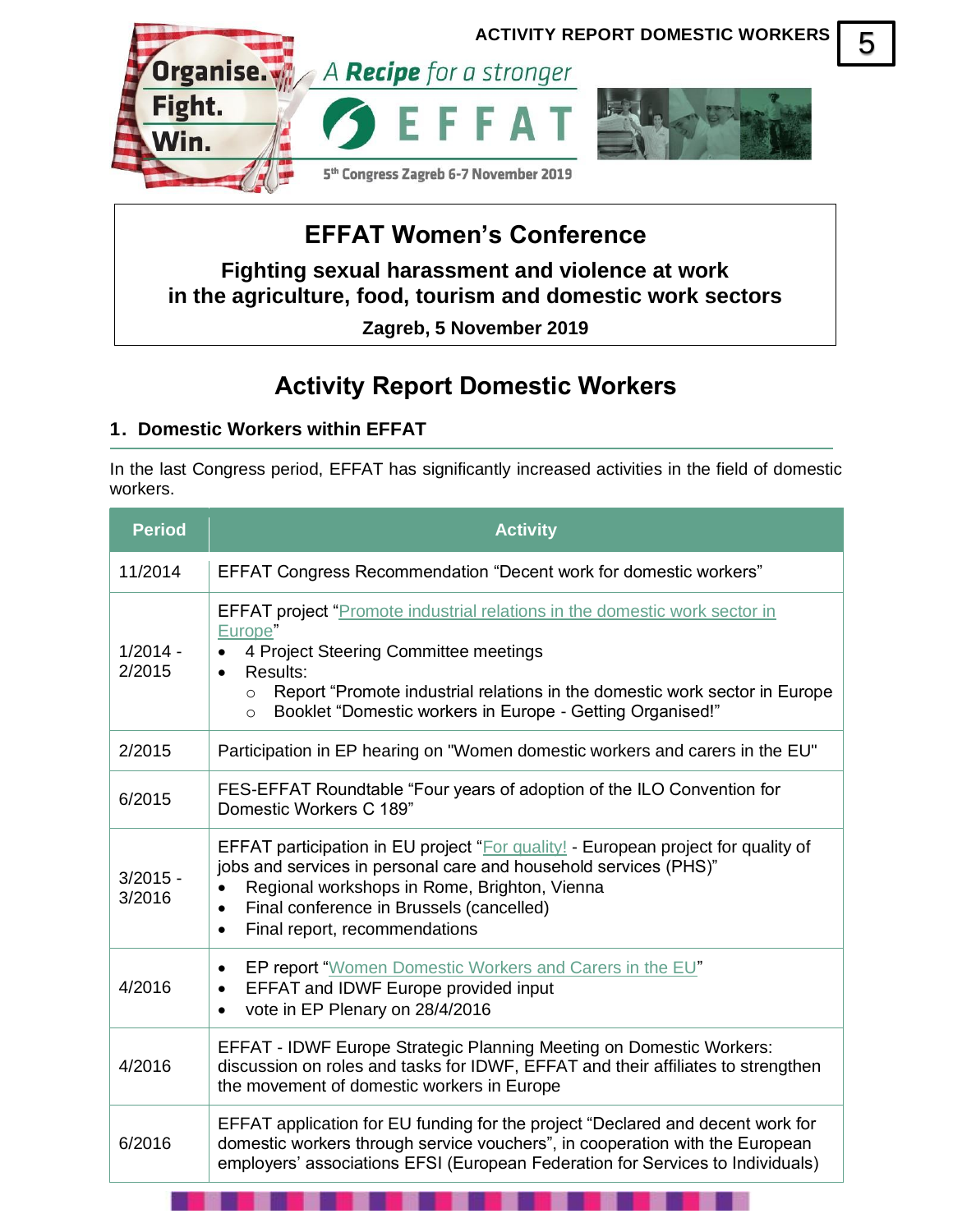

|                     | and EFFE (European Federation for Family Employment) - the project was<br>rejected.                                                                                                                                                                                                                                                                                                                                                                                                                                                                                                                                                                                                                                                                                                                     |
|---------------------|---------------------------------------------------------------------------------------------------------------------------------------------------------------------------------------------------------------------------------------------------------------------------------------------------------------------------------------------------------------------------------------------------------------------------------------------------------------------------------------------------------------------------------------------------------------------------------------------------------------------------------------------------------------------------------------------------------------------------------------------------------------------------------------------------------|
| 6/2016              | EFFAT and ACV-CSC support to the IDWF "My Fair Home" campaign                                                                                                                                                                                                                                                                                                                                                                                                                                                                                                                                                                                                                                                                                                                                           |
| 4/2017              | <b>EFFAT-IDWF Meeting on Domestic Workers in Europe</b><br>Discussion with employers' organisations EFSI (European Federation for<br>$\bullet$<br>Services to Individuals) and EFFE (European Federation for Family<br>Employment)<br>Follow up of the jointly submitted project "Declared and decent work for<br>$\circ$<br>domestic workers through service vouchers" which was rejected by the<br>EU in December 2016<br>Other fields for future cooperation<br>$\circ$<br>Internal discussion<br>$\bullet$<br>Organising and supporting domestic workers - exchange among<br>$\circ$<br>participants<br>Re-launch of My Fair Home Campaign<br>$\circ$<br>Creating closer bilateral cooperation ("sister organisations")<br>$\circ$<br>ILO standard setting process on "Violence at Work"<br>$\circ$ |
| 6/2017              | EFFAT launch of 2nd "My Fair Home" campaign - "Give decent work to domestic<br>workers"                                                                                                                                                                                                                                                                                                                                                                                                                                                                                                                                                                                                                                                                                                                 |
| 6/2017              | EFFAT application for EU funding for the project "Shaping Industrial Relations in<br>the domestic work sector through the Use of PHS vouchers (SIRIUS project)", in<br>cooperation with EFSI, EFFE and the Institute for Economics, Labour and Culture<br>(IWAK) of Goethe University Frankfurt - the project was rejected.                                                                                                                                                                                                                                                                                                                                                                                                                                                                             |
| 11/2017             | Adoption of European Parliament Pilot project "Promotion of domestic worker<br>cooperatives and service voucher schemes"                                                                                                                                                                                                                                                                                                                                                                                                                                                                                                                                                                                                                                                                                |
| 12/2017 -<br>3/2018 | Building of consortium of major European stakeholders in domestic workers and<br>care:<br><b>UNI Europa</b><br>European Federation for Service to Individuals (EFSI)<br>European Federation for Family Employment (EFFE)<br>٠<br>European Association of Service Providers for Persons with Disabilities<br>٠<br>(EASPD)<br><b>DIESIS</b><br>٠<br>Goethe University Frankfurt Am Main - Institute for Economics, Labour and<br>٠<br>Culture (IWAK)                                                                                                                                                                                                                                                                                                                                                      |
| 1/2018              | <b>EFFAT - IDWF Europe Strategic Planning Meeting on Domestic Workers:</b><br>Preparation of the IDWF Congress in 11/2018<br>٠<br><b>IDWF Europe structure</b><br>New EU project on domestic workers<br>٠<br>ILO discussion on "Violence and harassment against women and men in the<br>$\bullet$<br>world of work"                                                                                                                                                                                                                                                                                                                                                                                                                                                                                     |
| 2/2018              | Network of NGOs and trade unions issued "Shared concerns and joint<br>recommendations on migrant domestic and care work"                                                                                                                                                                                                                                                                                                                                                                                                                                                                                                                                                                                                                                                                                |
| 3/2018              | European Platform Tackling Undeclared Work Plenary - discussion on "Elements"                                                                                                                                                                                                                                                                                                                                                                                                                                                                                                                                                                                                                                                                                                                           |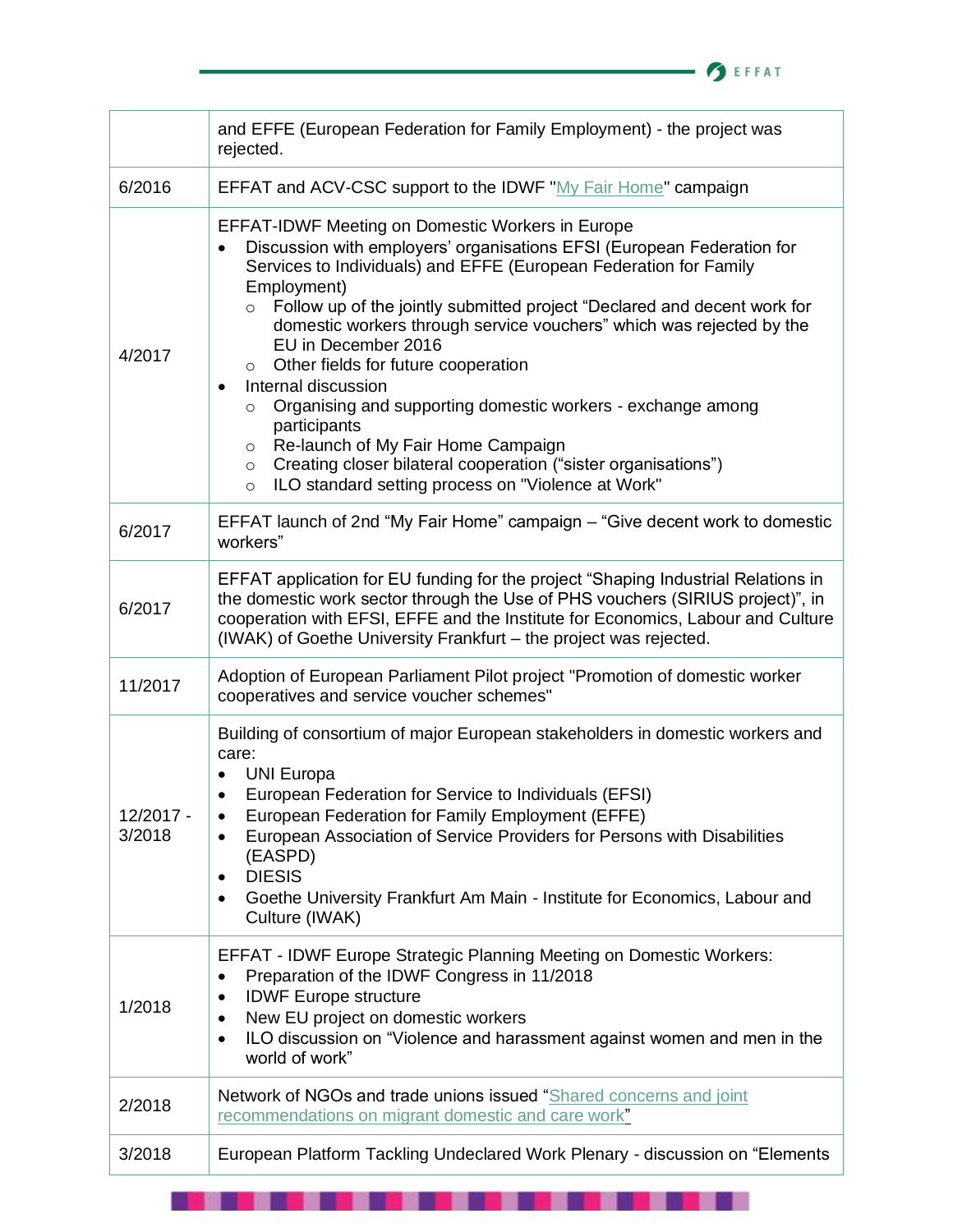

|          | of a preventative approach: service vouchers and awareness raising campaigns",<br>looking into service voucher systems in Belgium, France, Italy and Austria                                                                                                                                                                                                                                                                                                                                            |
|----------|---------------------------------------------------------------------------------------------------------------------------------------------------------------------------------------------------------------------------------------------------------------------------------------------------------------------------------------------------------------------------------------------------------------------------------------------------------------------------------------------------------|
| 4/2018   | <b>EFFAT - IDWF Domestic Workers meeting:</b><br>Planned activities for 2018-2019<br>Preparation of IDWF Congress, e.g. election of European reps to IDWF<br>٠<br>Executive Committee, resolutions, etc.                                                                                                                                                                                                                                                                                                |
| 5/2018   | Publication of the Call for Proposals VP/2018/013 - Pilot Project on personal and<br>household services: "Promotion of domestic worker cooperatives and service<br>voucher schemes"                                                                                                                                                                                                                                                                                                                     |
| 6/2018   | Call of a network of civil society organisations to use the United Nations Global<br>Compact on Migration as an opportunity to recognise migrant domestic and care<br>workers' rights as workers                                                                                                                                                                                                                                                                                                        |
| 6/2018   | Submission of project "Advancing Personal and Household Services (Ad-PHS)"<br>by the consortium                                                                                                                                                                                                                                                                                                                                                                                                         |
| 8/2018   | <b>Approval of Ad-PHS Project</b>                                                                                                                                                                                                                                                                                                                                                                                                                                                                       |
| 10/2018  | ITUC, UNI, PSI, EI, IUF, IDWF Global Union strategy meeting on the care<br>economy                                                                                                                                                                                                                                                                                                                                                                                                                      |
| 11/2018  | EC-ILO Joint Conference on Domestic Workers and Occupational Safety and<br>Health                                                                                                                                                                                                                                                                                                                                                                                                                       |
| 11/2018  | <b>IDWF Congress</b>                                                                                                                                                                                                                                                                                                                                                                                                                                                                                    |
| 1/2019   | Kick-off of the Ad-PHS Project                                                                                                                                                                                                                                                                                                                                                                                                                                                                          |
| 1/2019   | EFSI-EESC 8th European Conference on personal and household services:<br>Innovation in Personal and Household Services                                                                                                                                                                                                                                                                                                                                                                                  |
| 4/2019   | EFFAT - IDWF Domestic Workers meeting:<br>Reporting back from IDWF meetings: Congress and EC<br>Projects "Ad-PHS (Advancing Personal and Household Services)" and "GIG<br>$\bullet$<br>economy and workers' information, consultation, participation, and collective<br>bargaining processes"<br><b>EFFAT work on Domestic Workers</b><br>$\bullet$<br>Motion on Domestic Workers to the EFFAT Congress<br>$\bullet$<br>Future structure and activities<br>$\bullet$<br>Planning 2019-2020<br>$\bullet$ |
| 4-5/2019 | Elaboration and adoption of the Motion "Strengthening the domestic work sector<br>in EFFAT" for the EFFAT Congress by the EFFAT Women's Committee                                                                                                                                                                                                                                                                                                                                                       |
| 6/2019   | EFFAT support for <b>IDWF</b> letter to President of Cyprus on the murder of migrant<br>domestic workers in Cyprus, calling upon Cyprus to recognize and protect<br>domestic workers, including migrant domestic workers, and to ratify the ILO<br>Convention 189 on Decent Work for Domestic Workers                                                                                                                                                                                                   |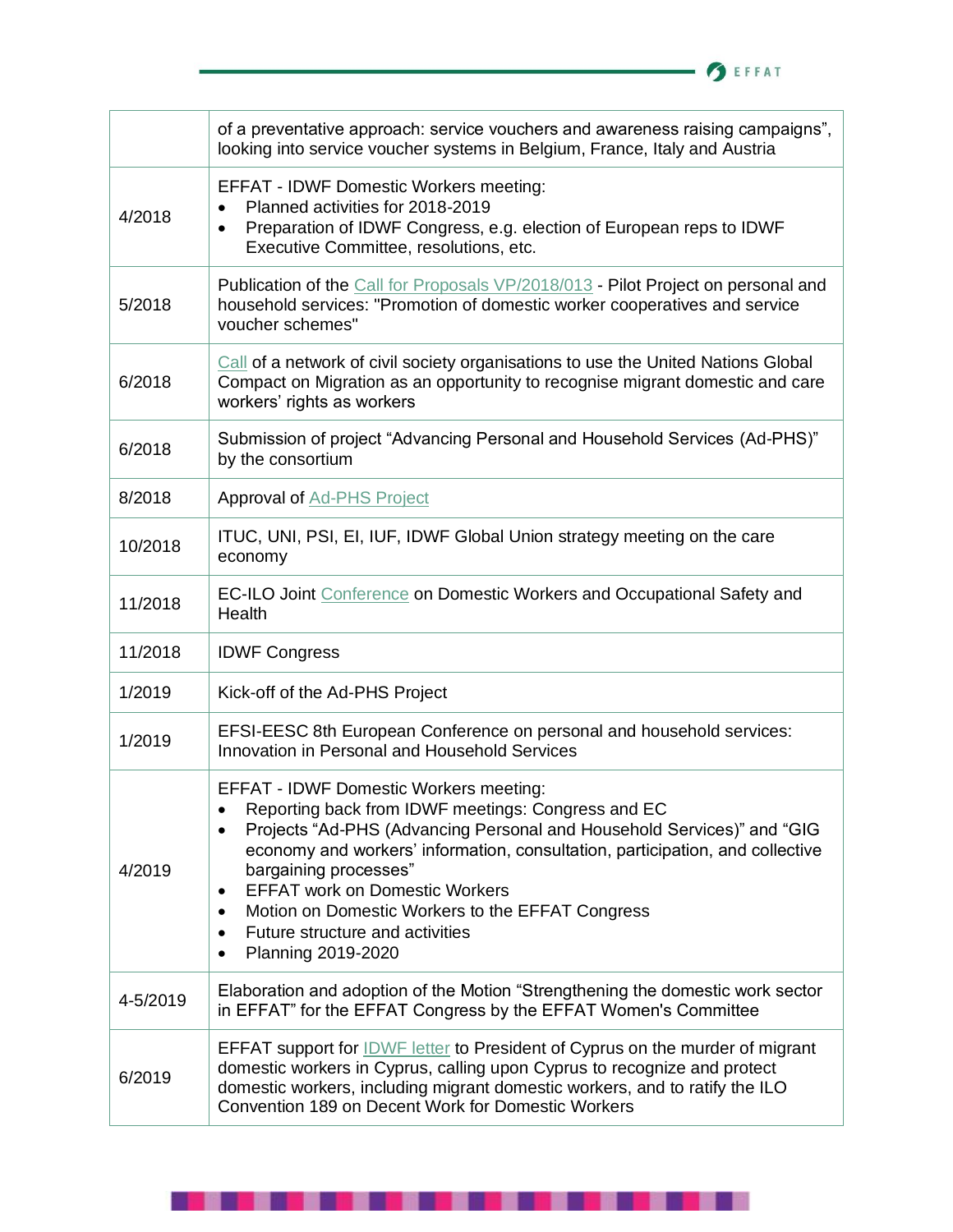#### **BEFFAT**

## **Representatives for Europe in the IDWF Executive Committee are:**

- Grace PAPA, ACV-CSC, Belgium
- Wendy GALARZA, FILCAMS-CGIL, Italy

## **2. Meetings**

### **EFFAT Women's Committee**

Domestic Workers were on the agenda of all meetings of the EFFAT Women's Committee meetings which took place on:

- 8 May 2015 in Brussels
- 2 May 2016 in Brussels
- 18 April 2017 in Brussels
- 28 May 2018 in Brussels
- 30 April 2019 in Brussels

### **EFFAT Domestic Workers**

Since 2017, separate meetings were organised for European trade unions organising domestic workers:

- 19 April 2017 in Brussels
- 24 April 2018 in Brussels
- 29 April 2019 in Brussels

#### **Project Meetings**

- ❖ **EFFAT Project "Promote industrial relations in the domestic work sector in Europe"**
	- ➢ Project Steering Committee meetings
		- 17 June 2014 in Brussels
		- 22 September 2014 in Brussels
		- 18 November 2014 in Vienna
		- 17 February 2015 in Brussels
	- ➢ European Conference (EFFAT Women's Conference)
		- 19 November 2014 in Vienna
- ❖ **Project "For quality! – European project for quality of jobs and services in personal care and household services (PHS)**"
	- ➢ Project Steering Committee meetings
		- 18 March 2015 in Brussels
		- 20 November 2015 in Brussels
		- 26 February 2016 in Brussels
	- ➢ Regional Conferences
		- 6 May 2015 in Rome
		- 27 May 2015 in Brighton
		- 22 September 2015 in Vienna
	- European Conferences
		- 23 March 2016 in Brussels (cancelled due to the terrorist attacks)